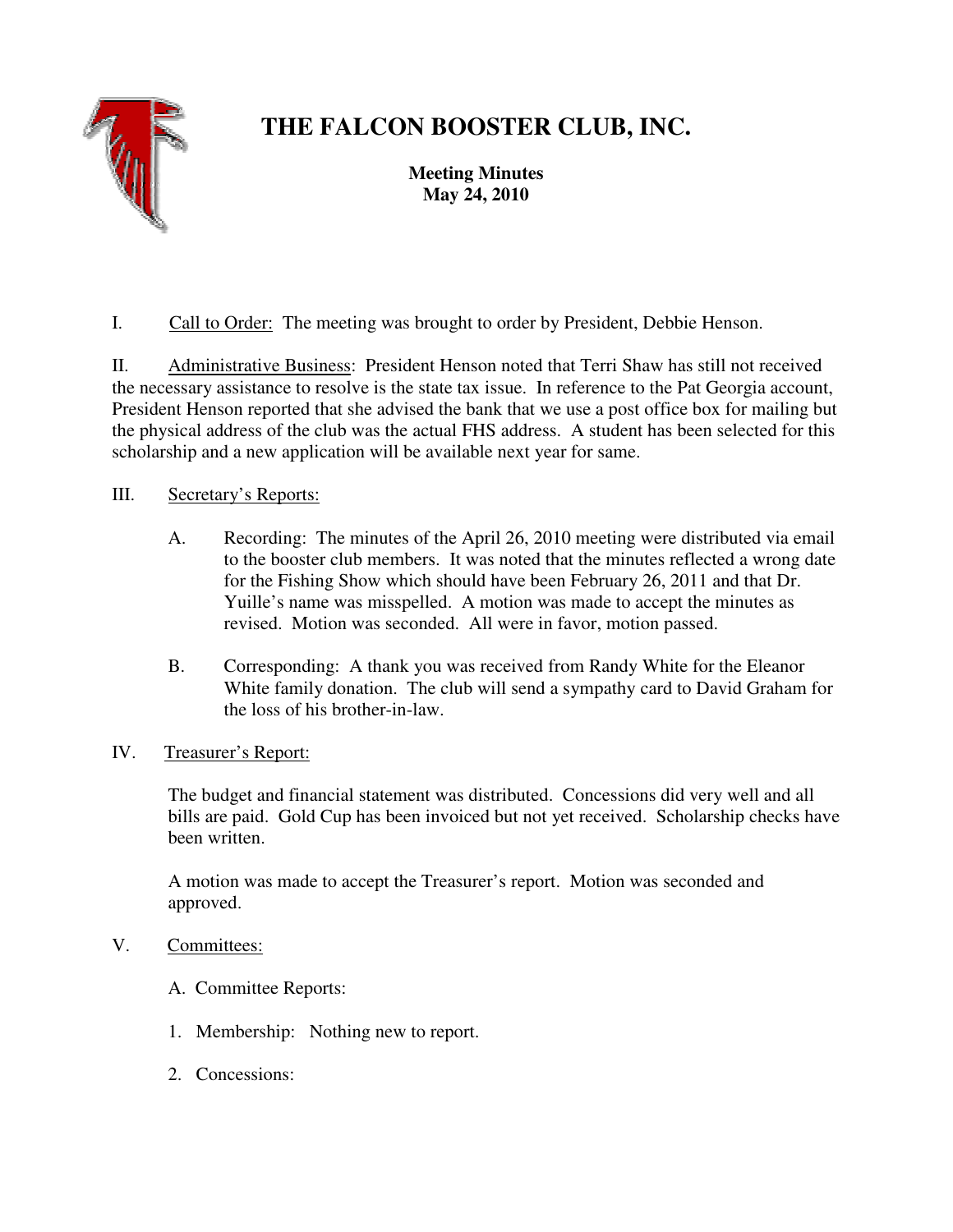a. baseball/softball – had great season with concessions and the Kettle Run game was a great success.

b. lacrosse/soccer – Lacrosse concessions made over \$1,000.00 and soccer concessions turned in \$1,500 and still have some more to turn in.

It was noted by Terri Shaw that we also did concessions for the Highland/Quantico game which was held on our field and we made \$450.00. The club donated \$200.00 of that profit to Heffer International in memory of the Highland student who was killed in the auto accident.

3. Team Representatives: Nothing new to report.

4. Programs: Piedmont Press had given the club a quote to do the programs for next season; however the price we received from Printing for You (Kathy Dodson) was much better and the club made a motion to go with Printing for You again next season for the football programs. Motion was seconded, all in favor, motion passed.

5. Gold Cup and PE Day – Both events were very successful. Thanks to Andrea and Jill for organizing these successful fundraisers. Also, we have some ideas on how to improve the PE Day for the future.

6. Scholarships: Scholarship selections have been made and the student athletes will be presented with the scholarships on May 25, 2010. The Roy Poole recipient has also been selected and will receive their scholarship at the same time. The club will give a total of 8 scholarships (two of which are in coordination with CCC Ruritan) and we will also present the Roy Poole and Pat Georgia scholarships as well.

8. Awards Night – The date for Spring Sports Awards is June  $1<sup>st</sup>$ . Dawn and Martha are all set for this event.

9. Elections: The nominating committee presented the slate for nominations for positions for 2010-2011 at the last meeting which were as follows:

 President – Steve Browning Vice President – Mary Kay Anderson Recording Secretary – Dawn Perks Corresponding Secretary – Cissy Rice Treasurer – Terri Shaw

 Board of Directors: Andrea Gaines, Tom Gallagher, Candy Glascock, Martha Janoskie, Terri McGuinn, Jill Miller, Sharion Rigney and Kim Steves with the additions of Cheryl Ward and Mary Chrisinger. Two directors being replaced are Stephanie Moore and Lori Lloyd. There were no new nominations. A motion was made to accept the slate of officers and directors for the 2010/2011 year as presented, seconded and motion approved.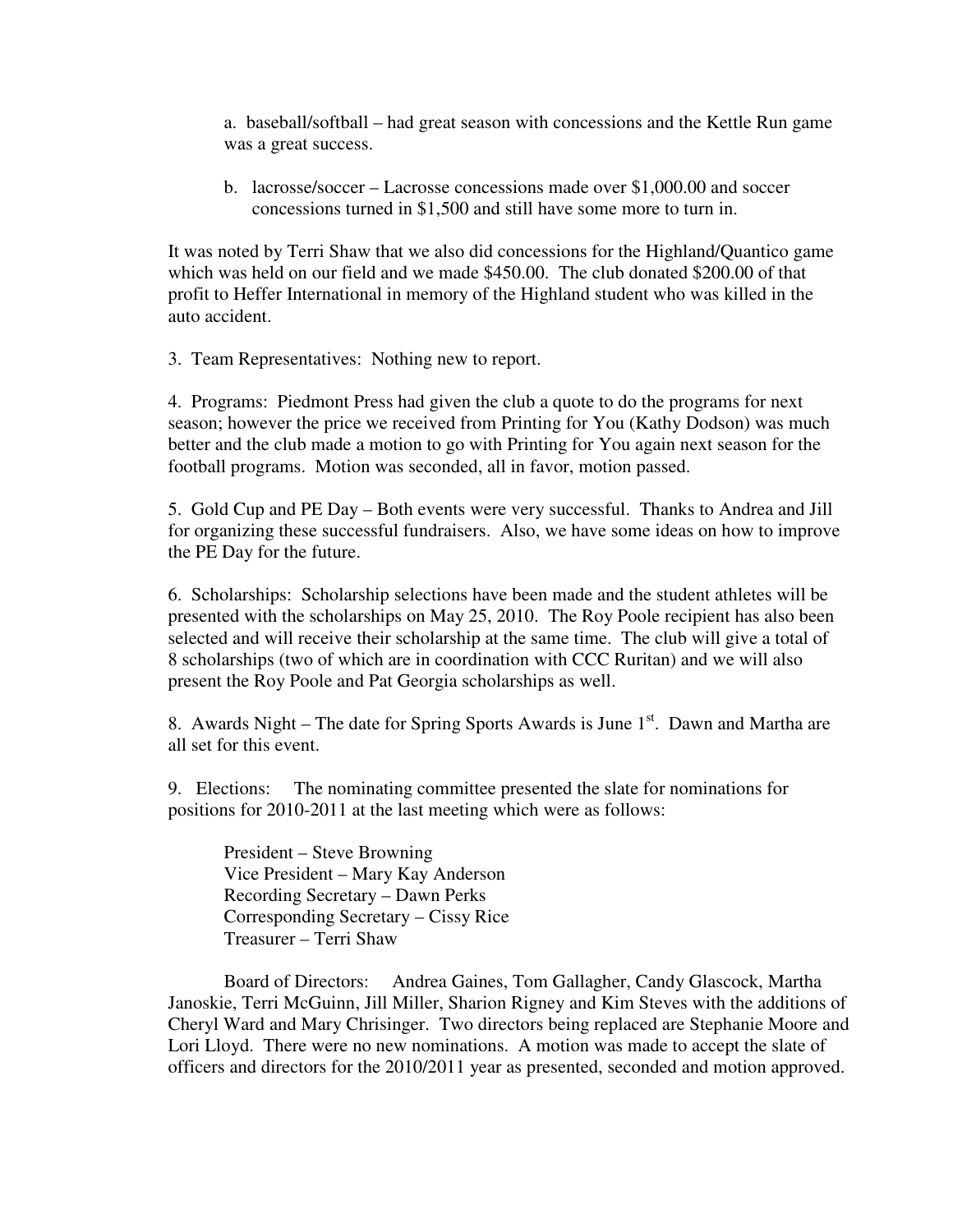#### VI. Activities Director's Report:

 A. Report: Allen Creasy reported that spring sports were going very well. The boys and girls tennis teams were undefeated District Champions; baseball finished second in the district, softball tied for second in the district, girls soccer finished fourth and boys soccer finished third. The boys lacrosse team's season ended in the first round of district play as well as the girls lacrosse team. Boys and girls track were district champions. Congratulations to all of our athletes!

#### B. Requests:

- 1. Training/Weight Room needs supplies in the amount of \$1,409.75. Motion was made, seconded and approved.
- 2. Shooting machine was requested for basketball. The total cost is \$6,000 and the club was asked to provide \$2,500 towards this purchase. Motion made, seconded and approved.
- 3. Coach Creasy outlined the improvements he would like to be made to Falcon Field and the direction the Administration would like to go is to replace the current turf with Bermuda Grass. The labor would be provided by Bob Benyu at no cost. Sod is grown locally in Remington and Coach Creasy would like to go through the club for fundraising for this project. The School Board has not yet approved the Bermuda Grass but Coach Creasy would like the club to donate \$20,000 for sod and grates as start up money. Donations will be solicited from area businesses by Coach Creasy and the club may get some money back on the field upgrades. A motion was made, seconded and approved to front \$20,000 to start this project for improvements to Falcon Field.
- VII. Old Business:

Nothing to report.

#### VIII. New Business:

 President Henson noted that Coach Steve Downs is not able to work due to severe back injuries. He is currently on disability. The club is most appreciative of everything Coach Downs has done for the athletes at FHS throughout his years at FHS. The club wanted to do something very special for Coach Downs to show our appreciation. A suggestion was made to name a scholarship in his honor. The club proposed an Amendment to the Bylaws of the Falcon Booster Club, Inc. The Motion proposal submitted by Mary Kay Anderson was as follows: Amend Article VI (Scholarship Fund), Section 1 by increasing the minimum number of scholarships from 6 to 7. Section 1: Funding: The annual budget shall include plans to fund a minimum of 7 scholarships. These scholarships shall be in memory of and/or honor of James G. Brumfield, Robert Downs, Ben and Mary Golightly, Edwin J. Lee, Bernice and Flash Pearson, Dick and Carolyn Bowen, and Steve Downs. The motion was seconded and approved. Terri Shaw will also get a gift card and thinking of you card to give to Steve Downs from the club.